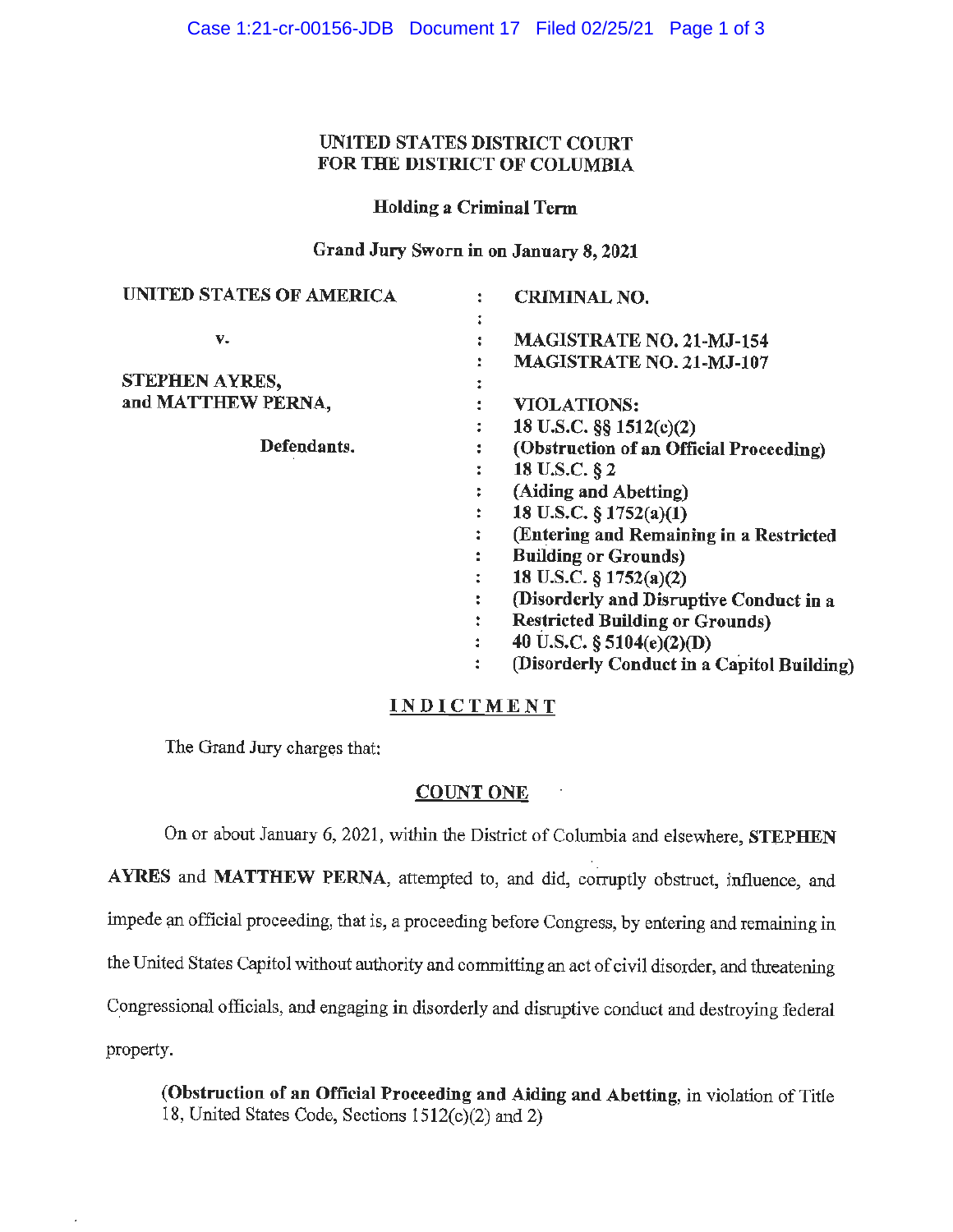#### **COUNT TWO**

On or about January 6, 2021, in the District of Columbia, **STEPHEN AYRES and MATTHEW PERNA**, did unlawfully and knowingly enter and remain in a restricted building and grounds, that is, any posted, cordoned-off, and otherwise restricted area within the United States Capitol and its grounds, where the Vice President and Vice President-elect were temporarily visiting, without lawful authority to do so.

**(Entering and Remaining in a Restricted Building or Grounds, in violation of Title 18,** United States Code, Section 1752(a)(l))

#### **COUNT THREE**

On or about January 6, 2021, in the District of Columbia, **STEPHEN AYRES and MATTHEW PERNA,** did knowingly, and with intent to impede and disrupt the orderly conduct of Government business and official functions, engage in disorderly and disruptive conduct in and within such proximity to, a restricted building and grounds, that is, any posted, cordoned-off, and otherwise restricted area within the United States Capitol and its grounds, where the Vice President and Vice President-elect were temporarily visiting, when and so that such conduct did in fact impede and disrupt the orderly conduct of Government business and official functions.

**(Disorderly and Disruptive Conduct in a Restricted Building or Grounds,** in violation of Title 18, United States Code, Section l 752(a)(2))

### **COUNT FOUR**

On or about January 6, 2021, in the District of Columbia, **STEPHEN AYRES and MATTHEW PERNA,** willfully and knowingly engaged in disorderly and disruptive conduct in any of the Capitol Buildings with the intent to impede, disrupt, and disturb the orderly conduct of a session of Congress and either House of Congress, and the orderly conduct in that building of a